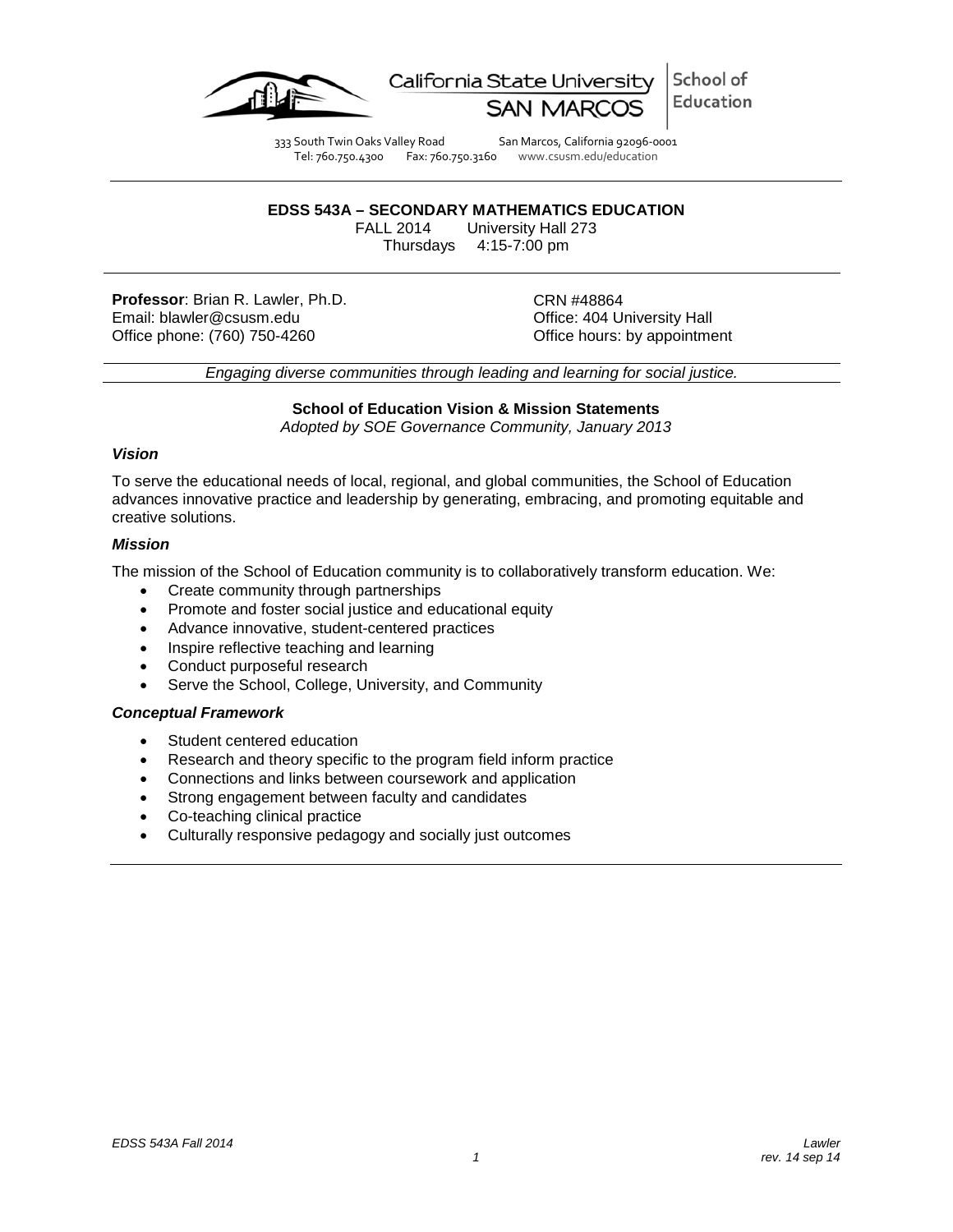| <b>Table of Contents</b> |  |
|--------------------------|--|
|                          |  |
|                          |  |
|                          |  |
|                          |  |
|                          |  |
|                          |  |
|                          |  |
|                          |  |
|                          |  |
|                          |  |
|                          |  |
|                          |  |
|                          |  |
|                          |  |
|                          |  |
|                          |  |
|                          |  |
|                          |  |
|                          |  |
|                          |  |

# **COURSE DESCRIPTION**

<span id="page-1-0"></span>Focuses on developing an understanding of theory, methodology, and assessment of Mathematics in integrated and secondary classrooms, Part A. *This course is aligned with California's SB 2042 Standards.*

# **Prerequisites**

<span id="page-1-1"></span>Admission to the Single Subject Credential Program.

# **Unique Requirements**

<span id="page-1-2"></span>Observation and participation in the public schools, including collaborative planning with teachers.

# **Authorization to Teach English Learners**

<span id="page-1-3"></span>This credential program has been specifically designed to prepare teachers for the diversity of languages often encountered in California public school classrooms. The authorization to teach English learners is met through the infusion of content and experiences within the credential program, as well as additional coursework. Students successfully completing this program receive a credential with authorization to teach English learners. *(Approved by CCTC in SB 2042 Program Standards, August 02)*

# **Students with Disabilities Requiring Reasonable Accommodations**

<span id="page-1-4"></span>Students with disabilities who require reasonable accommodations must be approved for services by providing appropriate and recent documentation to the Office of Disable Student Services (DSS). This office is located in Craven Hall 4300, and can be contacted by phone at (760) 750-4905, or TTY (760) 750-4909. Students authorized by DSS to receive reasonable accommodations should meet with their instructor during office hours or, in order to ensure confidentiality, in a more private setting.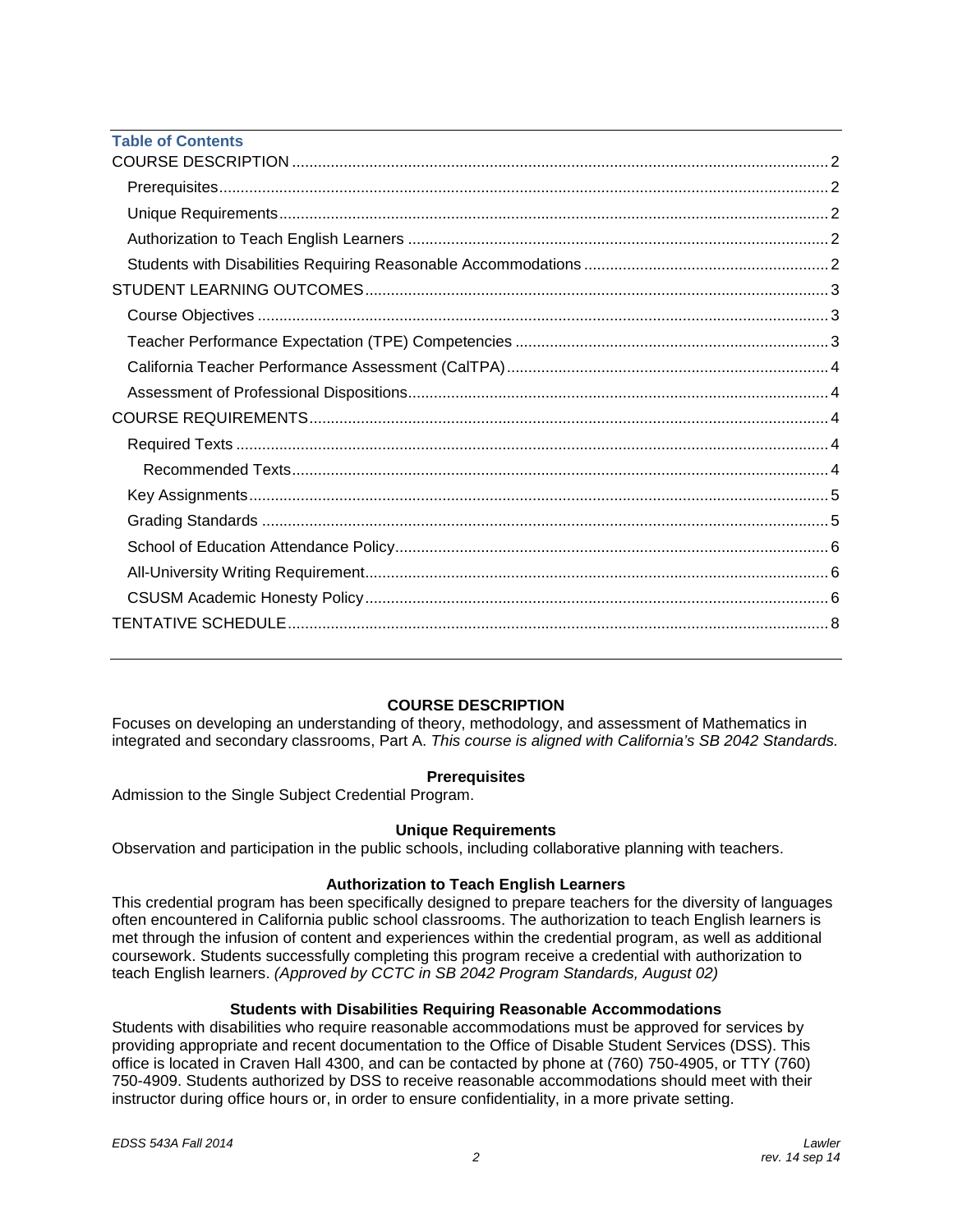## **STUDENT LEARNING OUTCOMES**

#### **Course Objectives**

<span id="page-2-1"></span><span id="page-2-0"></span>Learning to teach mathematics is difficult, and thus you must expect that this course, in concurrence with your clinical practice, will only begin your education in learning how to teach mathematics. Furthermore, this course is intentionally focused on developing professionals in the field of secondary mathematics education. The course is but one stage in what I hope will be a continuing evolution for you as a mathematics teacher; learning to teach mathematics well will be the work of your career. Specifically, the foci of this course are to: (1) developing an understanding of the current practices in mathematics, best practices in teaching mathematics, and the ways in which these practices intersect and conflict; (2) learning to teach (CCSS-M) content-specific concepts, algebraic thinking in particular, using effective, appropriate, and equitable strategies; and (3) experiencing and practicing how to teach for mathematical understanding through engaging students in practices of a mathematician (CCSS-M SMPs).

Enfolded into this course will be learning about children's mathematical ways of thinking and operating, creating a classroom environment that promotes the investigation and growth of mathematical ideas, developing strategies to ensure the success of all students in multi-cultural, heterogeneous settings, consideration of curriculum development, and the ongoing formation of a personal theory of mathematics teaching and learning grounded in work for social justice.

#### **Teacher Performance Expectation (TPE) Competencies**

<span id="page-2-2"></span>The course objectives, assignments, and assessments have been aligned with the CTC standards for Single Subject Credential (Mathematics). This course is designed to help teachers seeking the California Single Subject Credential (Mathematics) to develop the skills, knowledge, and attitudes necessary to assist schools and districts in implementing effective programs for all students. The successful candidate will be able to merge theory and practice in order to realize a comprehensive and extensive educational program for all students. You will be required to formally address the following TPEs in this course:

# *The following TPEs are given primary emphases:*

- TPE 1b Subject Specific Pedagogical Skills for Single Subject Teaching (Mathematics)<br>TPE 2 Monitoring Student Learning During Instruction
- Monitoring Student Learning During Instruction

#### *The following TPEs are given secondary emphases:*

- TPE 3 Interpretation and use of assessments<br>TPF 4 Making content accessible
- TPE 4 Making content accessible<br>TPE 5 Student engagement
- Student engagement
- TPE 6c Developmentally appropriate practices in grades 9-12
- Developmentally appropriate teaching practices for special education: teaching the special education population in the general education environment
- TPE 7 Teaching English learners<br>TPE 8 Learning about students
- TPE 8 Learning about students<br>TPE 9 Instructional planning
- Instructional planning
- TPE 10 Instructional time<br>TPE 11 Social environme
- TPE 11 Social environment<br>TPE 13 Professional growth
- Professional growth
- TPE 14 Educational technology in teaching and learning
- <span id="page-2-3"></span>TPE 15 Social justice and equity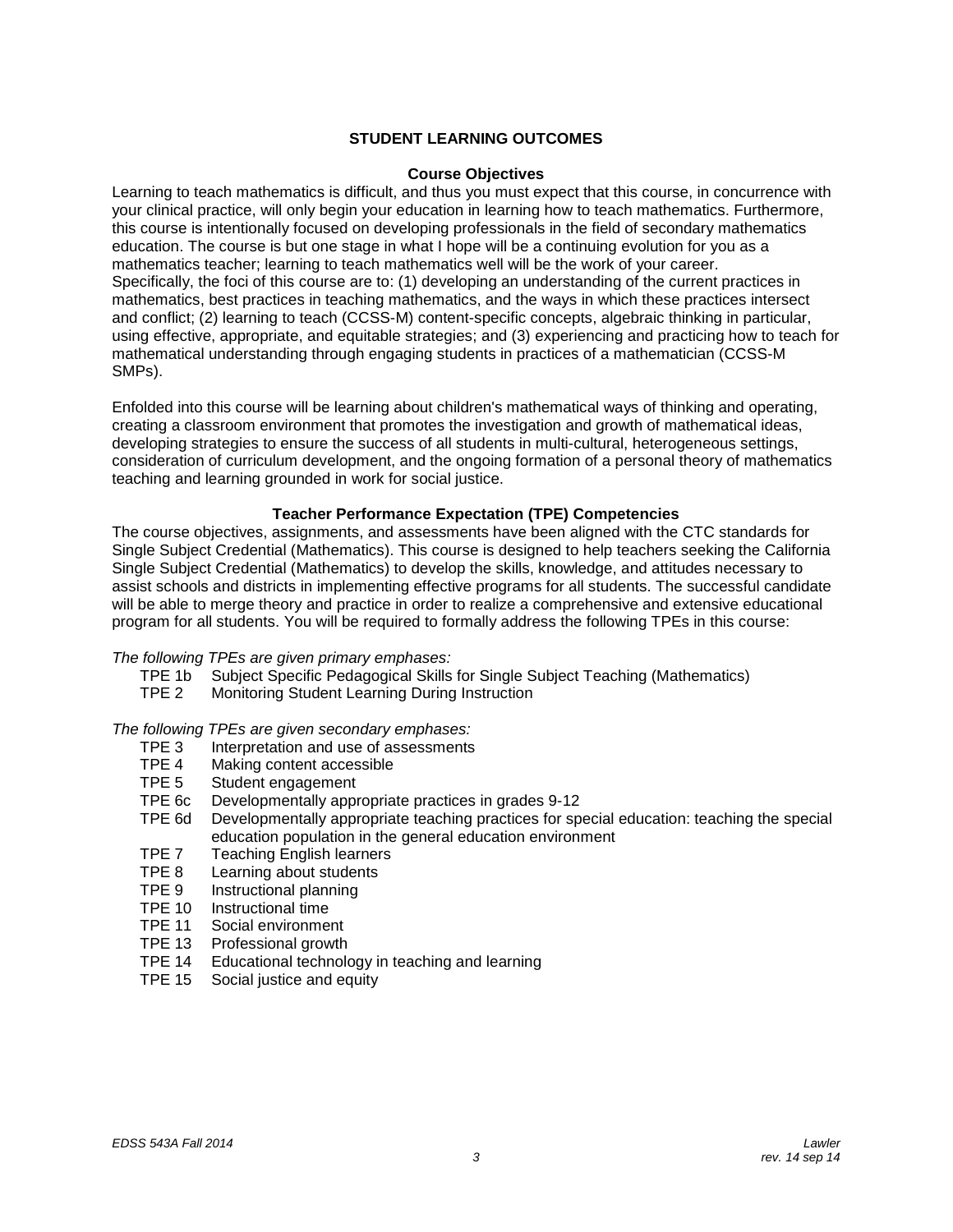## **California Teacher Performance Assessment (CalTPA)**

Beginning July 1, 2008 all California credential candidates must successfully complete a state-approved system of teacher performance assessment (TPA), to be embedded in the credential program of preparation. At CSUSM this assessment system is called the CalTPA or the TPA for short.

To assist your successful completion of the TPA a series of informational seminars are offered over the course of the program. TPA related questions and logistical concerns are to be addressed during the seminars. Your attendance to TPA seminars will greatly contribute to your success on the assessment.

Additionally, SoE classes use common pedagogical language, lesson plans (lesson designs), and unit plans (unit designs) in order to support and ensure your success on the TPA and more importantly in your credential program.

The CalTPA Candidate Handbook, TPA seminar schedule, and other TPA support materials can be found on the SoE website: http://www.csusm.edu/education/CalTPA/ProgramMaterialsTPA.html

#### **Assessment of Professional Dispositions**

<span id="page-3-0"></span>Assessing a candidate's dispositions within a professional preparation program is recognition that teaching and working with learners of all ages require not only specific content knowledge and pedagogical skills, but positive attitudes about multiple dimensions of the profession. The School of Education has identified six dispositions – social justice and equity, collaboration, critical thinking, professional ethics, reflective teaching and learning, and life-long learning—and developed an assessment rubric. For each dispositional element, there are three levels of performance - *unacceptable*, *initial target*, and *advanced target*. The description and rubric for the three levels of performance offer measurable behaviors and examples.

The assessment is designed to provide candidates with ongoing feedback for their growth in professional dispositions and includes a self-assessment by the candidate. The dispositions and rubric are presented, explained and assessed in one or more designated courses in each program as well as in clinical practice. Based upon assessment feedback candidates will compose a reflection that becomes part of the candidate's Teaching Performance Expectation portfolio. Candidates are expected to meet the level of *initial target* during the program.

# **COURSE REQUIREMENTS**

# **Required Texts**

<span id="page-3-2"></span><span id="page-3-1"></span>California Department of Education (2013/2010). *California Common Core Content Standards for Mathematics*. Sacramento, CA: Author. [free online at http://www.cde.ca.gov/ci/cc/]

- Cohen, E. G. (1994). *Designing groupwork: Strategies for the heterogeneous classroom*. New York: Teachers College Press.
- Driscoll, M. J. (1999). *Fostering algebraic thinking: A guide for teachers, grades 6-10*. Portsmouth, NH: Heinemann.
- Fendel, D.M., Resek, D., Alper, L., & Fraser, S. (1997). *Baker's choice*. Berkeley: Key Curriculum Press. [ISBN: 978-1-55953-145-0. I can loan you copies of this book. If you decide to purchase, contact the new publisher, It's About Time, at 1-888-698-TIME or purchase online at [http://www.iat.com/imp-2nd-edition-isbn/\]](http://www.iat.com/imp-2nd-edition-isbn/)

#### <span id="page-3-3"></span>**Recommended Texts**

- Boaler, J. (2008). *What's math got to do with it?: Helping children learn to love their most hated subject and why it's important for America*. New York: Viking.
- California Department of Education (2012). *California English language development standards for grades 9–10*. Sacramento, CA: Author. [free online at http://www.cde.ca.gov/sp/el/er/ eldstandards.asp]
- California Department of Education (2012). *California English language development standards for grades 11–12*. Sacramento, CA: Author. [free online at http://www.cde.ca.gov/sp/el/er/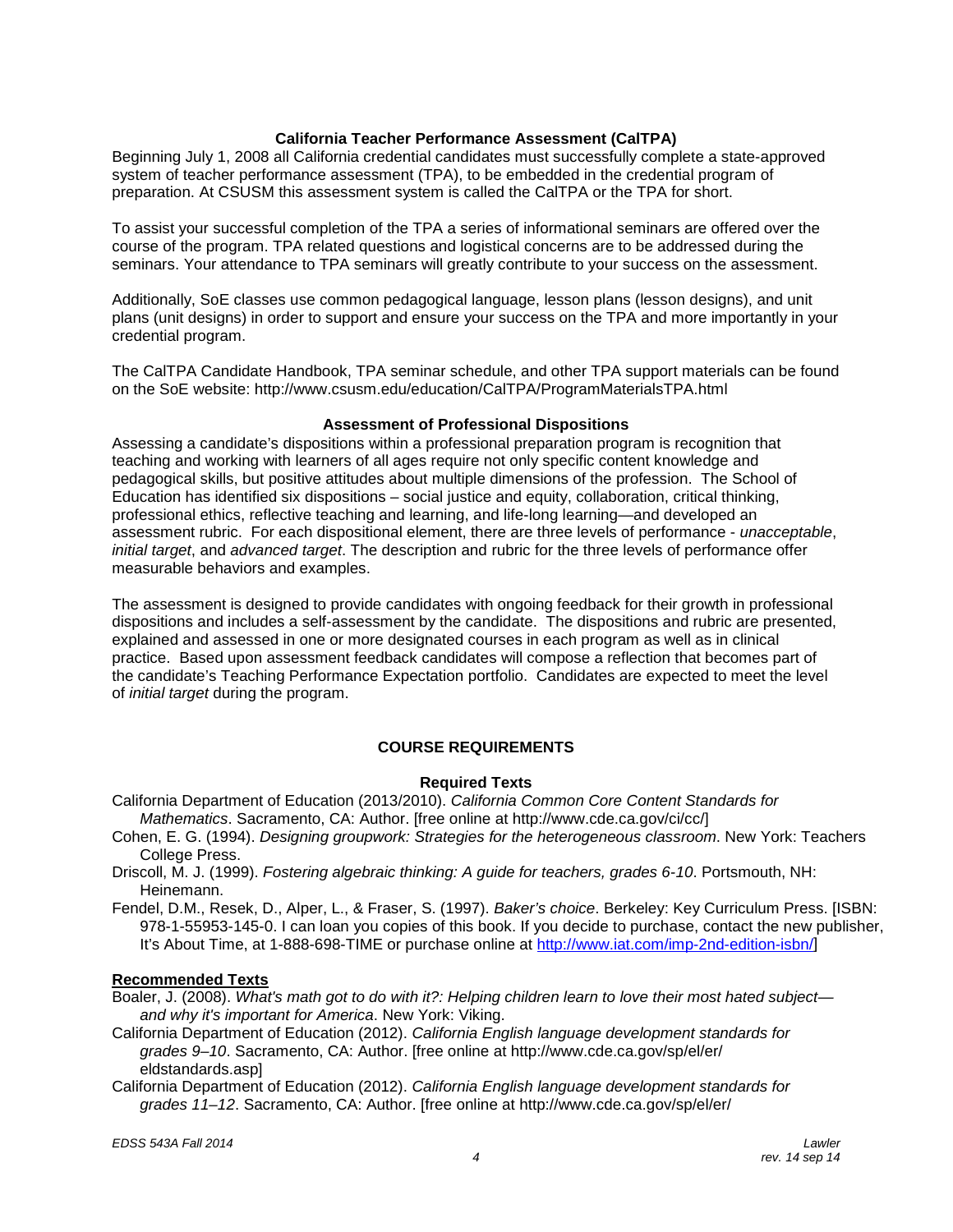eldstandards.asp]

Carr, J., Carroll, C., Cremer, S., Gale, M., Lagunoff, R., Sexton, U. (2009). *Making mathematics accessible to English learners*. San Francisco: WestEd.

Smith, M. S., Stein, M. K. (2011). *5 Practices for Orchestrating Productive Mathematics Discussions*. Reston, VA: NCTM.

#### **Key Assignments**

- <span id="page-4-0"></span>*1. Weekly Homework & Participation (20%)* – Each week, teacher candidates will be assigned to read, respond to readings, and prepare some mathematical investigation. Each of these activities are designed to be in preparation for discussion during the next course session. As such, it is critical that they are completed on time. The specifics of each weekly assignment will be provided in class. Work is to be submitted online in the Cougar Course. In addition, responses are to be brought to class in hard copy.
- *2. Interactive Notebook (10%)*  In essence, you will keep all classroom work, thinking, and who knows what as it relates to this class in this notebook—much like a personal journal. This for me is my "teacher experiment" for the course. At the semester, together we'll review what impact it had and evaluate it's usefulness personally for you and as a classroom tool. My colleague Elizabeth kickstarted this idea for me. Read more from her at

http://cheesemonkeysf.blogspot.com/2012/08/starting-new-year-right-buckle-up-for.html

- *3. Student Interview (10%)* In small groups, teacher candidates will design prompts and/or a task in order to conduct a clinical interview with a grades 6-11 student. This interview protocol will be designed to inquire into the student's algebraic ways of thinking. Each of you will carry out an actual student-interview based on this protocol. Groups will then reconvene to study student responses. The purposes of this activity are to begin thinking about students' mathematical understanding, to learn how to effectively pose questions and interpret the meaning of students' answers, and to provide you with an opportunity to interact with students about mathematics. Further details are attached.
- *4. Professional Reading (10%)* Teacher candidates will select an article from a professional mathematics education journal to read, summarize, and present to colleagues in the course. Further details are attached.
- *5. Lesson Plan Development & Implementation (30%)* Working in small groups and in conjunction with practicing teachers, teacher candidates will develop several iterations of a lesson plan, the last of which will be implemented in a secondary mathematics class. TCs will conclude this assignment with a presentation by the working group outlining the lesson, experiences with students, demonstration of formative assessment through the analysis of student work, teacher reflections, and change designed for the next use of the lesson. The purpose of this activity is to engage fully in the teaching cycle, with particular focus on the design of effective mathematical lessons. Further details will be distributed.
- *6. Problems of the Week (10%)* During the semester, teacher candidates will investigate 2-3 openended mathematical problems. Each teacher candidate will be asked to initiate and lead classroom discussion (10-15 min.) of one of these problems by sharing your thinking about the task. At the end of the semester, each teacher candidate will select one problem to formally write-up using a 5-stage write-up format. Further details are attached.
- *7. Portfolio of Linear Programming Unit (10%)* As ongoing classwork and homework, teacher candidates investigate a unit developing mathematics of Linear Programming. A record of what was learned and the experiences of learning will be submitted at the close of the semester. Further details will be provided in class.

#### **Grading Standards**

<span id="page-4-1"></span>According to the *CSUSM Course Catalog*, each grade means that student performance has been:

- **A** at the highest level, showing sustained excellence in meeting all course objectives and exhibiting an unusual degree of intellectual initiative. *Excellent*
- **B** at a high level, showing consistent and effective achievement in meeting course objectives. *Good*
- **C** at an adequate level, meeting the basic objectives of the course. *Satisfactory*
- **D** less than adequate, meeting only the minimum course requirements. *Passing*
- **F** such that minimum course requirements have not been met. *Failing*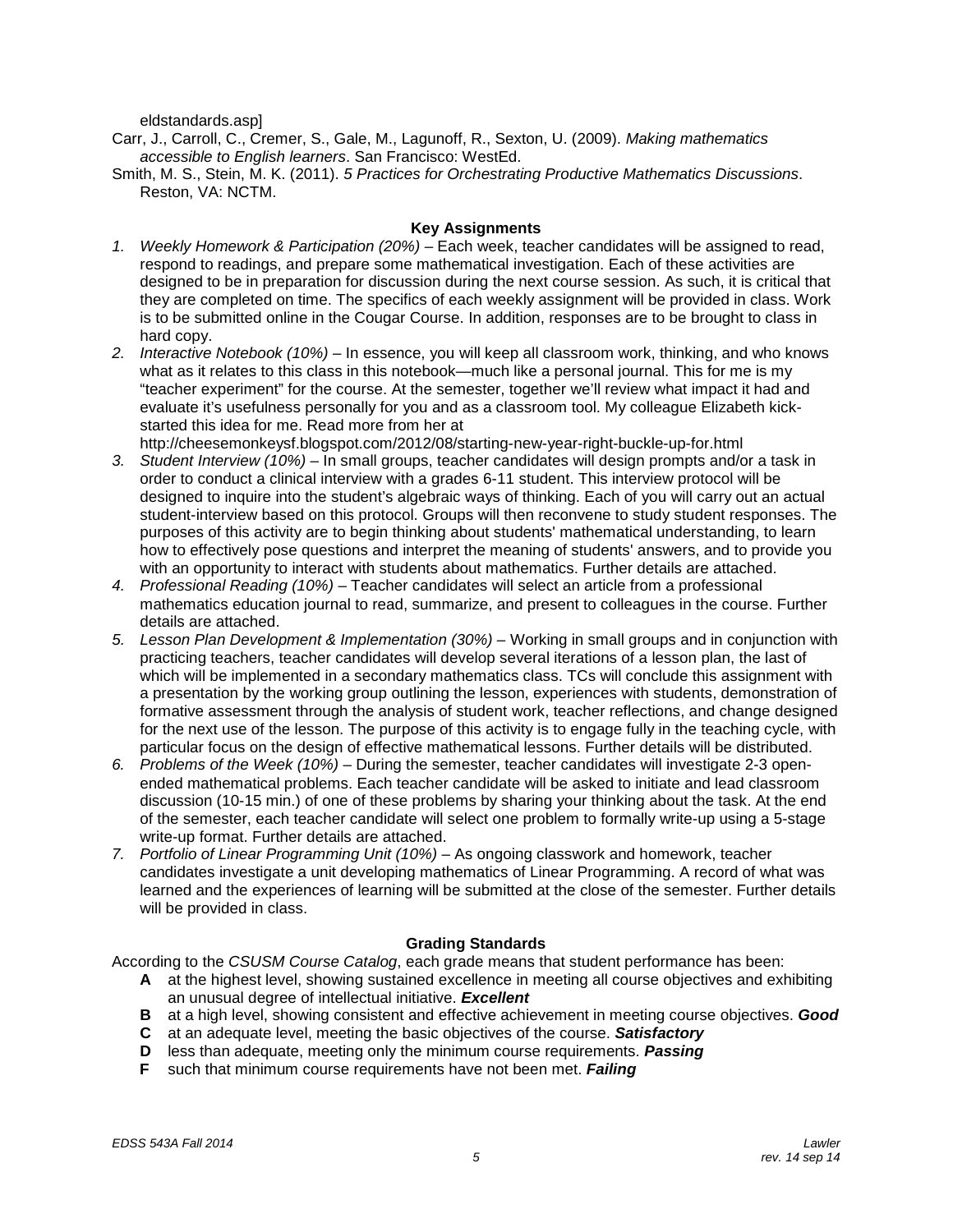I interpret these levels of student performance to mean that meeting the basic requirements detailed for a course assignment will typically result in a **B**-level grade. An **A** grade is meant to acknowledge achievement that goes beyond specified requirements and/or criteria. **A**'s are reserved for special efforts that exceed expectations, that demonstrate exceptional creativity, boldness, commitment, involvement, ingenuity, or elegance. By this nature, **A**-level performance cannot be spelled out clearly in advance; else it would not be unexpected.

Weights for each assignment are provided. Assignments will be provided feedback only, no grades, numbers, or rubric scores<sup>[1](#page-5-3)</sup> (cf. http://blog.mathed.net/2011/08/rysk-butlers-effects-on-intrinsic.html). Compare the nature of the feedback received with the expectations described above. A student is encouraged to confirm their self-assessment of their progress toward meeting course objectives in the class at any time with the professor. Similarly, if a student would like feedback on projecting a final course grade, a similar conversation is welcome. Please request an office appointment.

Unless *prior arrangements* have been agreed to with the instructor, work submitted late, but within one week of the due date will be reduced by one letter grade, and work received over one week late will receive no credit.

## **School of Education Attendance Policy**

<span id="page-5-0"></span>Due to the dynamic and interactive nature of courses in the School of Education, all students are expected to attend all classes and participate actively. At a minimum, students must attend more than 80% of class time, or s/he may not receive a passing grade for the course at the discretion of the instructor. *Individual instructors may adopt more stringent attendance requirements*. Should the student have extenuating circumstances, s/he should contact the instructor as soon as possible. *(Adopted by the College of Education Governance Community, December, 1997).*

*Attendance and Participation:* Due to the fast paced and highly interactive nature of the course, regular attendance and full participation are expected. Learning is difficult. It is even more difficult, if not impossible, if one is not present for and engaged in the process. Therefore, the above SOE Attendance Policy is amplified as follows:

- Missing more than one class meeting will result in the reduction of one letter grade.
- Arriving late or leaving early on more than two occasions will result in the reduction of one letter grade.

You are expected to inform the instructor *prior* to an absence.

#### **All-University Writing Requirement**

<span id="page-5-1"></span>All CSU students must demonstrate competency in writing skills as a requirement for graduation. At California State University San Marcos, students complete the graduation writing assessment through the All-University Writing Requirement. This requirement mandates that every course at the University must have a writing component of at least 2,500 words (approximately 10 pages). The assignments for this course meet this requirement.

#### **CSUSM Academic Honesty Policy**

<span id="page-5-2"></span>"Students will be expected to adhere to standards of academic honesty and integrity, as outlined in the Student Academic Honesty Policy. All written work and oral presentation assignments must be original work. All ideas/materials that are borrowed from other sources must have appropriate references to the original sources. Any quoted material should give credit to the source and be punctuated with quotation marks.

<span id="page-5-3"></span><sup>&</sup>lt;sup>1</sup> Butler, R. (1988). Enhancing and undermining intrinsic motivation: The effects of task-involving and ego-involving evaluation on interest and performance. *British Journal of Educational Psychology, 58.* (pp. 1-14).

<sup>[</sup>https://www.dropbox.com/s/kc5lmw3cey6zes2/feedback%20and-or%20grades%3F.pdf?dl=0]

Lipnevich, A. A. & Smith, J. K. (2008). *Response to assessment feedback: The effects of grades, praise, and source of information.* [online at http://www.ets.org/Media/Research/pdf/RR-08-30.pdf]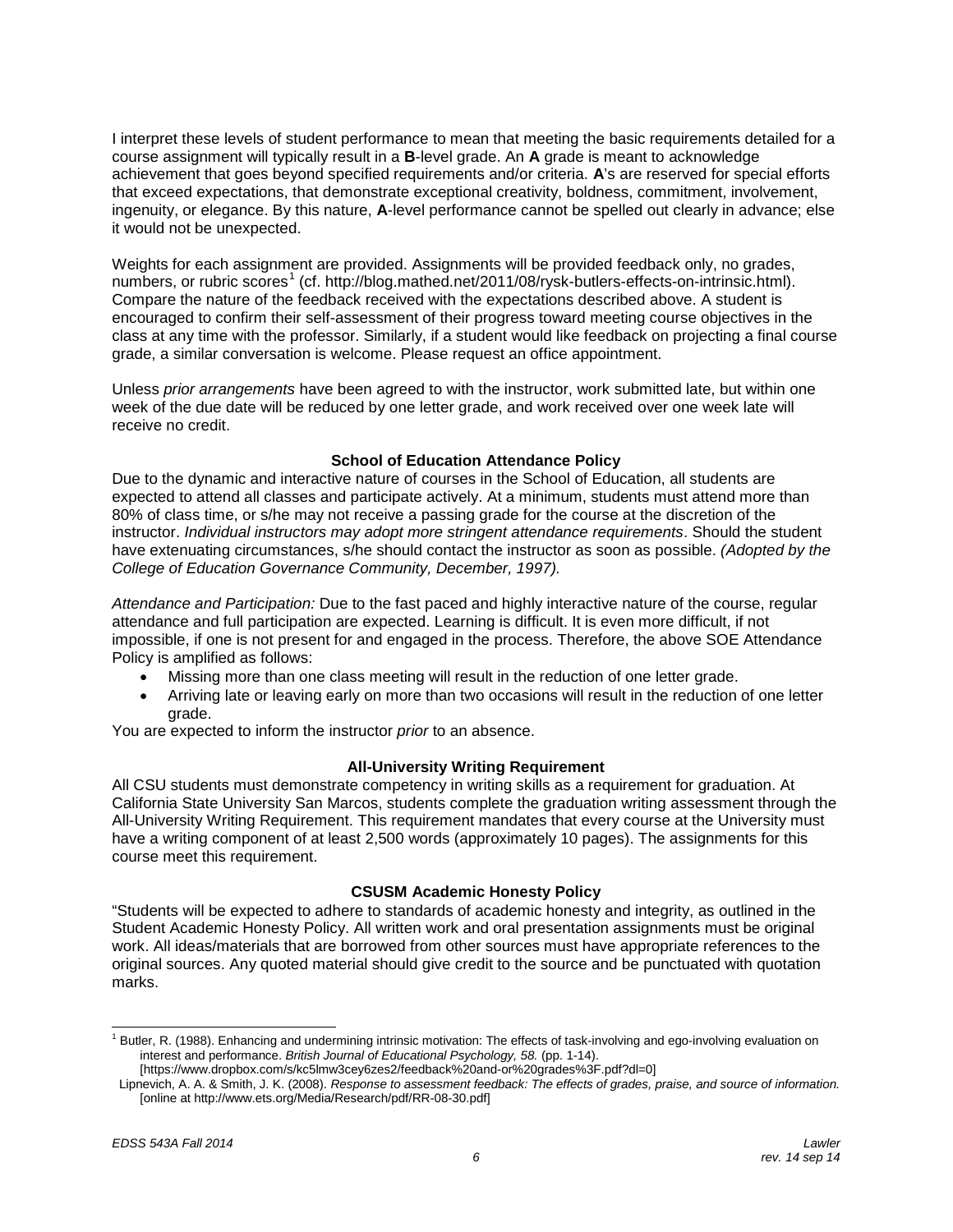Students are responsible for honest completion of their work including examinations. There will be no tolerance for infractions. If you believe there has been an infraction by someone in the class, please bring it to the instructor's attention. The instructor reserves the right to discipline any student for academic dishonesty in accordance with the general rules and regulations of the university. Disciplinary action may include the lowering of grades and/or the assignment of a failing grade for an exam, assignment, or the class as a whole."

Incidents of Academic Dishonesty will be reported to the Dean of Students. Sanctions at the University level may include suspension or expulsion from the University. Consult the University catalog for further questions about academic honesty.

<span id="page-6-0"></span>*Plagiarism:* As an educator, it is expected that each student will do his/her own work, and contribute equally to group projects and processes. Plagiarism or cheating is unacceptable under any circumstances. If you are in doubt about whether your work is paraphrased or plagiarized see the Plagiarism Prevention for Students website http://library.csusm.edu/plagiarism/index.html. When relying on supporting documents authored by others, cite them clearly and completely using American Psychological Association (APA) manual,  $6<sup>th</sup>$  edition. If there are questions about academic honesty, please consult the University catalog.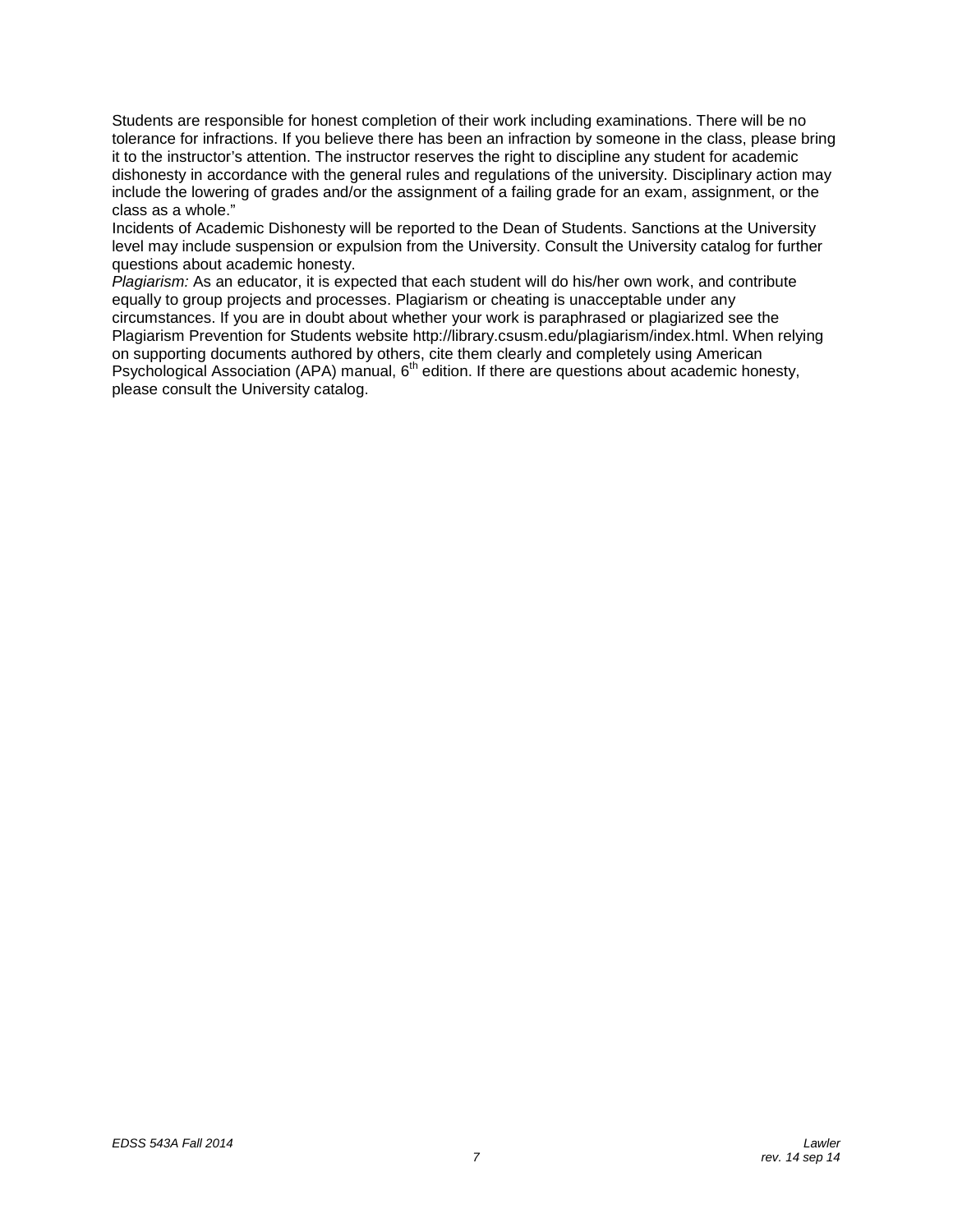| <b>Date</b>                             | Topic*                                                                                                                      | <b>Assignment to be completed</b><br><b>BEFORE Class Session**</b>                               |
|-----------------------------------------|-----------------------------------------------------------------------------------------------------------------------------|--------------------------------------------------------------------------------------------------|
| Session 1<br>28 aug 14<br>4:15-7:00     | <b>Course Introduction</b><br><b>Mathematics Standards</b>                                                                  | Read the CaCCSS-M, pp. ii-4,<br>57-60, & 122-144                                                 |
| Session 2*<br>4 sep 14<br>3:00-6:00     | Developing Mathematical Understanding                                                                                       | Read Boaler & Gutstein<br>Mathematics assignment                                                 |
| Session 3<br>11 sep 14<br>4:15-7:00     | Equity & Social Justice in Mathematics Education<br>Algebraic Thinking & Student Interview                                  | Read Davis & Driscoll<br>Mathematics assignment                                                  |
| Session 4<br>17 sep 14<br>4:15-7:00     | Algebraic Thinking<br>Developing Lessons, and Lesson Plans                                                                  | Read Smith, & Driscoll<br>Mathematics assignment<br>3. Interview                                 |
| Session 5<br>25 sep 14<br>4:15-7:00     | Learning & Knowing Maths                                                                                                    | Read Brooks & Brooks, & Smith<br>Watch Annenberg video<br>Mathematics assignment                 |
| Session 6<br>2 oct 14<br>4:15-7:00      | Strategies for Differentiation & Language Learners<br>Mathematics Education as a Learning Profession                        | Read WestEd<br>Mathematics assignment<br>4. Lesson Plan                                          |
| Session 7*<br>TBD                       | <b>Lesson Observation</b><br>Mathematics Education as a Learning Profession                                                 | Read Fendel et al.<br>Mathematics assignment<br>5. Professional Reading                          |
| Session 8<br>16 oct 14<br>$4:15 - 7:00$ | Assessment                                                                                                                  | Read Stuzman & Race (and 1-2<br>more articles)<br>Mathematics assignment<br>6. POW               |
| Session 9<br>13 nov 14<br>4:15-7:00     | <b>Reflections on Student Teaching</b><br>(Mathematics) Classroom Management<br>--Engaging students<br>--Building community | <b>Read NCTM</b><br>Mathematics assignment<br>2. Interactive Notebook<br>7. Electronic Portfolio |

# **TENTATIVE SCHEDULE**

\*This schedule is an *approximation*. Given the nature of this course, we will likely be altering the scheduled topics and possibly times and dates in order to accommodate student interest, observe and teach in mathematics classrooms, and take advantage of professional development opportunities. In particular, \*\*reading assignments (in italics) are likely to adjust as the class unfolds.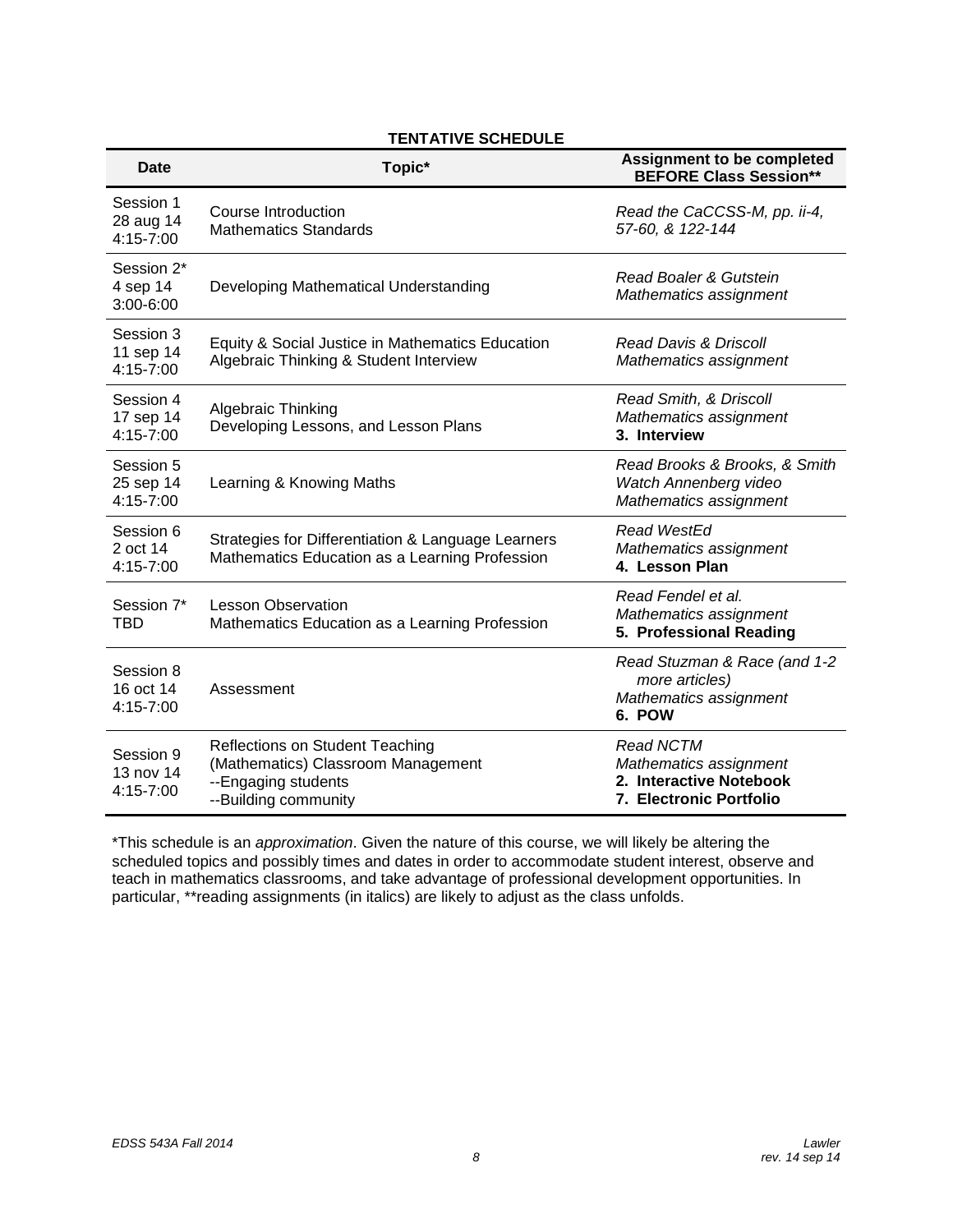## **3. Student Interview Assignment**

**Task:** In a one-on-one setting you will conduct an interview with a student from grades 6-11. Instructions are attached below. This interview protocol is designed to inquire into the student's algebraic ways of thinking.

*Purpose:* The student interview is designed to provide you with opportunities to focus on and build a model of a single child's thinking about mathematics. The purposes of this activity are to begin thinking about students' mathematical understanding, interpret the meaning of students' answers, and to provide you with an opportunity to interact with students about mathematics. It will also help you to improve your use of inquiry for assessment purposes and to better understand secondary level students with different understandings.

## *Prior to the interview:*

- Identify a student. Although there are many good reasons to select a student from within a classroom you may be teaching, any student (grades 6-11) should make for a productive experience. Arrange with the student and his/her teacher to interview this one child for 20-30 minutes in a quiet place outside the classroom.
- Consider what clarifying prompts you may have to give to the student during the interview.

#### *During the interview:*

Work with the child in a setting removed from the classroom environment. Begin the interview by informing the child that you will be giving her/him a few mathematical questions to consider, and that you are interested in his/her thinking process and in the strategies s/he uses to solve these problems. Inform the child that s/he can solve the problems in any way s/he wants. Please remind the child that the interview is voluntary and that s/he can end the interview at any time (if a student does cut the interview very short, then please find another willing student). Do everything you can to help make the child comfortable.

Orally provide the child with your task and provide her/him with sufficient time to complete each problem. You will be challenged to establish comfort, for both you and the student, to think quietly for the extended period of time necessary for the child to meaningfully engage in the task. You may also want to prepare a written copy of each problem, in case you find the child prefers this way of interpreting the task. *Note the questions you ask and the child's responses*. It may be necessary to ask the child to wait while you are writing—it is OK to ask the child to wait. *You should not tape-record/video-tape the interview*. During the interview, be sure to consider the following:

- The best thing you can be is genuinely curious. Remember the point of the interview is to discover how the child thinks—*NOT* to guide the child to the correct answer (try to fight the urge to be "teacher").
- Although you may prepare a script to help guide your interview, I encourage you to not feel limited to your script. Allow your interaction to explore a student's idea, to learn more about the child's insights into a question, their disposition toward exploration, what may constrain what they are able to do, and to practice your own interaction with children.
- Do respect the suggested and arranged time limit.
- Be careful to respond similarly to all responses, whether you may consider it to be a "correct" or "incorrect" answer. Be curious about all solution strategies; how is this student thinking? what question may they be asking?—is it the one you first assumed they were asking? what question may they be answering?—is it the one you first assumed you asked?
- This is not a teaching episode; it is an interview.
- Your primary role is to listen (Davis, 1997). Make sure you allow enough *wait time*—many children need time to think before speaking and/or answering.
- Make sure the child feels comfortable during the entire interview. If the child clearly cannot answer a problem, you may need to probe to help develop connections the child may have to similar mathematical experiences. Two useful questions: *tell me what you do know about the problem*, and *tell me about a similar problem you've worked on before*. If you feel that the child is really struggling and frustrated, you may want to end the interview or give the child a problem you are fairly certain s/he can solve and then end the interview. It is worthwhile to come with this sort of simpler problem, as well as an extension to the task you intend to ask for those who respond quickly. If you cut an interview short for any reason, be sure to discuss in your write-up.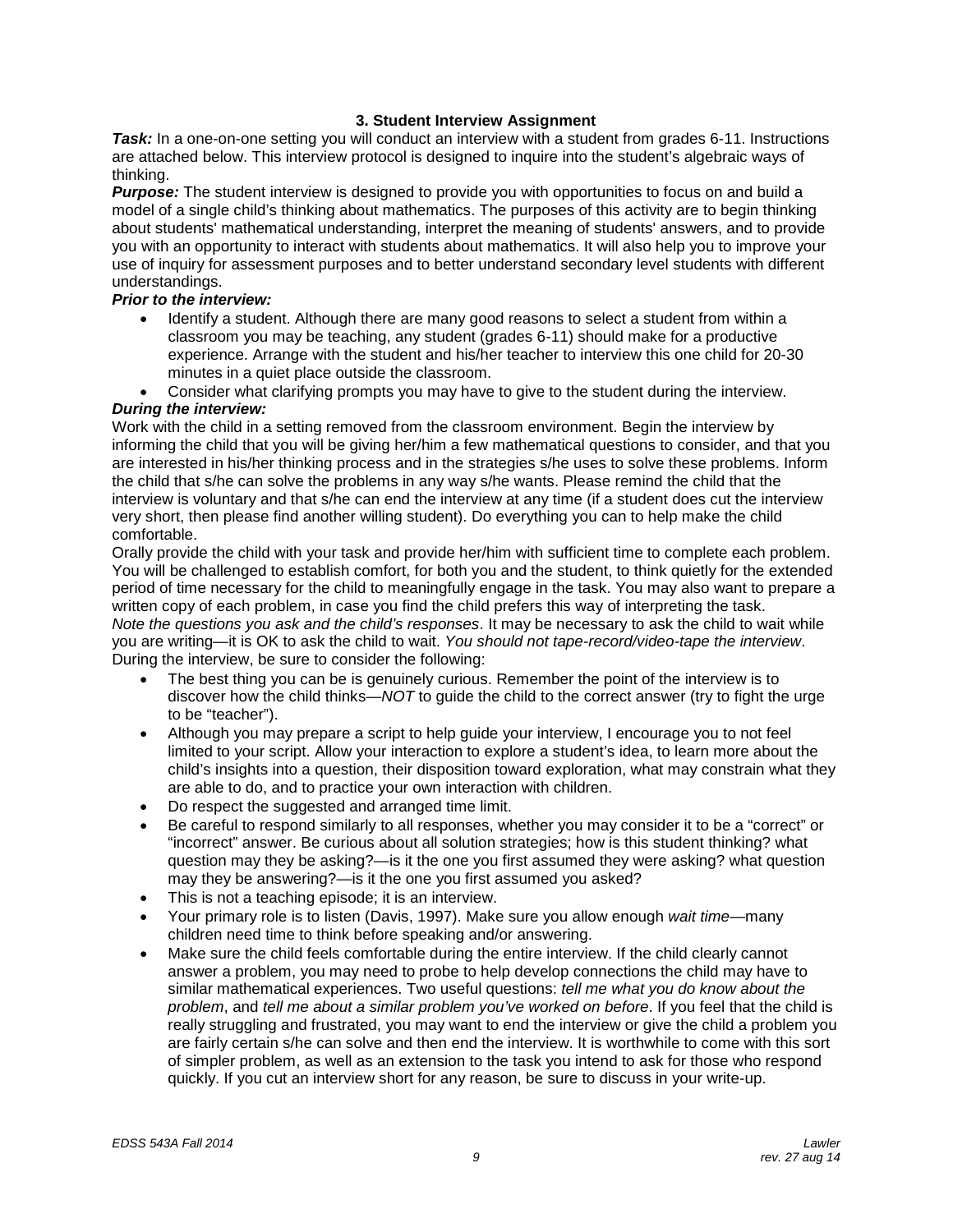## *After the Interview:*

Write a three to four-page (double spaced) reflection that includes a brief discussion on each of the following points:

- What *specifically* did you learn about this child's mathematical understanding? Here you will want to make some claims about the mathematics your student understands or doesn't understand. I intend for this portion to emphasize what the child *CAN* do, and what might be a worthwhile next instructional focus, rather than what the child *cannot* do.
- Suggest some specific ideas for instruction based on what you have observed about the students understanding and methods of approaching the problems.
- Discuss what types of algebraic thinking you observed the student use.
- Share some thoughts on your role as a listener in this activity, and as you consider your profession as a mathematics teacher.
- Attach any recorded work generated by the student without the student's "actual" name listed.

*Grading:* Specifically, I expect a well-written, concise paper (3-4 pages, double-spaced) that clearly and specifically expresses what you learned about: (a) the child's mathematical understanding, (b) the experience of observing mathematical thinking.

#### *Student Interview Prompts: Prompts/Problems to elicit Algebraic Thinking*

Select only *one* of these problems. The prompt is to be read aloud. Although you can add to the prompts for clarity, suggesting paths to solutions changes your role to instructor; you are to be an interviewer only. Provide options of tools for the student to use as well as plain or grid paper. The student should be allowed to choose whatever they want.

## **I.** *Sneaking up the Line*

Eric the Sheep is at the end of a line of 50 sheep waiting to be shorn. But being an impatient sort of sheep, Eric sneaks up the line two places every time the shearer takes a sheep from the front to be shorn. So, for example, while the first sheep is being shorn, Eric moves ahead so there are two sheep behind him in line. If at some point it is possible for Eric to move only one place, he does that instead of moving ahead two places.

How many sheep get shorn before Eric?

- 1. Predict a solution "in your head."
- 2. Use any method or tools or objects you would like to solve these two problems…

#### **II.** *Age Problem*

- 1. Classify all numbers that leave a remainder of 3 when divided by 5 *and* a remainder of 1 when divided by 3.
- 2. If my age is divided by 3, the remainder is 2. If my age is divided by 5, the remainder is also 2. If my age is divided by 7, the remainder is 5. How old am I?

## **III.** *Clock Problem*

At what time after 4:00 will the minute hand of a clock overtake the hour hand?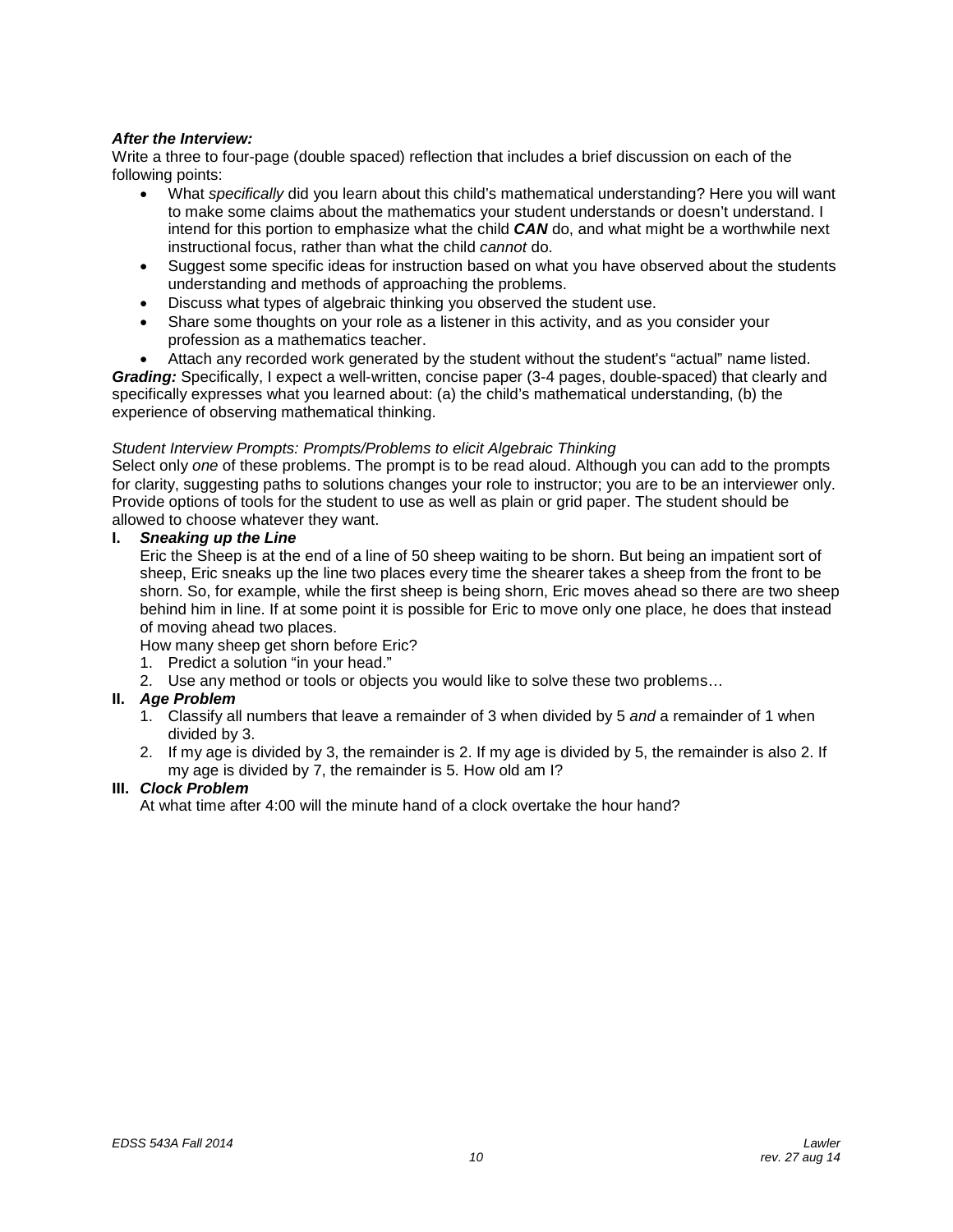# **5. Professional Reading Assignment**

*Task:* Select an article from a professional mathematics education journal to read, summarize, and present to colleagues in the course.

*Purpose:* To become aware of resources available to professional mathematics educators, and how to access them. To learn about a particular area of interest connected to secondary mathematics education. To share what you learned with peers.

## *Details:*

- 1. Find a print article on teaching mathematics at the high school (or middle grades) level. I suggest seeking out an area that you have an interest, curiosity, concern, …. How to find one? Ask me. Ask a librarian. Ask your cooperating teacher for one they liked or would recommend. Consider NCTM's journals: *Mathematics Teacher*, and *Mathematics Teaching in the Middle School.*
- 2. Read the article.
- 3. Write a 500-800 word summary and critique. The critique should include:
	- How the ideas of the article informs your thoughts about teaching mathematics
	- Questions for and/or of the author.
- 4. Create a simple poster, approximately 17" x 11", that includes:
	- The complete reference (APA  $6<sup>th</sup>$  edition) to the article, and
	- A 2-5 sentence summary of the article (120 words or less—see format examples below).
	- The rest of the design and content is your choice, with a goal to highlight what you found most interesting and to capture the interest of your classmates as they read your poster.
- 5. Be prepared to share your summary & critique in class on due date. Bring 1 copy of the article—the whole journal is preferred—for sharing, as well as your poster. I would prefer if you could find a way to share the article electronically.

*Grading:* I will assess based on thorough completion of the task specifics, and quality of the response.

#### *Examples of APA formatting with an annotated reference:*

Boaler, J. (2006). Promoting respectful learning. *Educational Leadership, 63*(5), 74-78. Blah blah blah blah blah blah blah blah blah blah blah blah blah blah blah blah blah blah blah blah blah blah blah blah blah. Blah blah blah blah blah blah blah blah blah blah blah blah blah blah blah blah blah blah blah blah blah blah blah blah blah. Blah blah blah blah blah blah blah blah blah blah blah blah blah blah blah blah blah blah blah blah blah blah blah blah blah.

O'Brien, T. C. (1999). Parrot math. *Phi Delta Kappan, 80*(6), 434-438.

Blah blah blah blah blah blah blah blah blah blah blah blah blah blah blah blah blah blah blah blah blah blah blah blah blah. Blah blah blah blah blah blah blah blah blah blah blah blah blah blah blah blah blah blah blah blah blah blah blah blah blah. Blah blah blah blah blah blah blah blah blah blah blah blah blah blah blah blah blah blah blah blah blah blah blah blah blah.

Stutzman, R. Y., & Race, K. H. (2004). EMRF: Everyday rubric grading. *Mathematics Teacher, 97*(1), 34- 39.

Blah blah blah blah blah blah blah blah blah blah blah blah blah blah blah blah blah blah blah blah blah blah blah blah blah. Blah blah blah blah blah blah blah blah blah blah blah blah blah blah blah blah blah blah blah blah blah blah blah blah blah. Blah blah blah blah blah blah blah blah blah blah blah blah blah blah blah blah blah blah blah blah blah blah blah blah blah.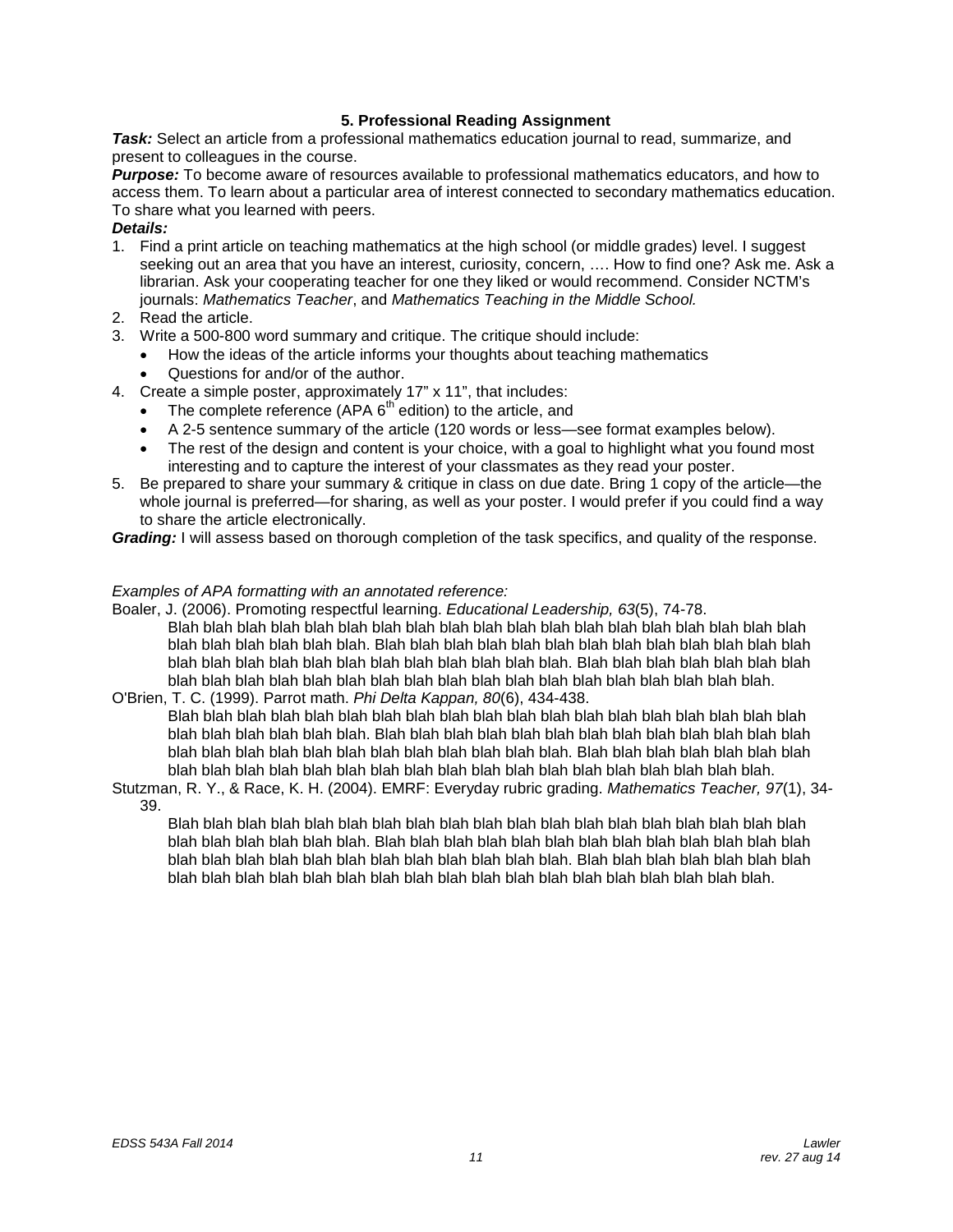## **6.** *Problem of the Week* **Assignment**

**Task:** Teacher candidates (TCs) will investigate 2-3 mathematical "Problems of the Week" (POW) during the semester. From among these, each TC will present their thinking on the problem to the class, in a manner intended to initiate discussion of the task. Finally, each TC will write up **one** of the 2-3 problems utilizing the report format described below. (Note: if the POW you've selected includes particular suggestions about this format, please adhere to the suggestions while following the format below.) You will have to make a decision on how far you wish to explore the problem you select to write up. At bare minimum, respond to each question posed in the task, even if you feel your response is only partial, for the moment.

*Purpose:* Doing and being mathematical is much more than learning and applying formulae, algorithms, and other procedural techniques. The *National Council of Teachers of Mathematics* (NCTM) set forth in their *Principles and Standards for School Mathematics* (2000) an overview of both *content* and *process* standards (and had done previously in 1989). A similar structure is presented in the 2013 California Core Content State Standards (CCSS) for Mathematics. These include standards for *content* and *mathematical practices*. While the CCSS content standards include a characterization of appropriate understanding of concepts from Number & Quantity, Algebra, Functions, Modeling, Geometry, and Statistics & Probability, the process or practice standards define ways of doing and understanding mathematics. Both types of ways of knowing mathematics are held at an equal weight in the discipline. The process standards include: Make Sense & Persevere, Reason, Explain, Model, Use Tools, Attend to Precision, Use Structure, and Generalize.

This task is meant to involve you directly in experiencing mathematics as characterized by these standards, but also to provide an experiential context to think about teaching mathematics in such a way that students come to know the NCTM's vision for mathematics as well.

#### *Details – The Report:*

*Problem Statement:* State the problem clearly in your own words. Your problem statement should be clear enough that someone unfamiliar with the problem could understand what it is that you are being asked to do. This means they have been provided all necessary information to solve the task for themselves.

*Process:* Describe what you did in attempting to solve the problem, using your notes as a reminder. Include things that didn't work out or that seemed like a waste of time. Do this part of the write-up even if you didn't solve the problem. If you get assistance of any kind on the problem, you should indicate what the assistance was and how it helped you.

*Solution:* State your solution as clearly as you can. It should be apparent to the reader you have provided a response to the question posed in the *Problem Statement*. Explain how you know that your solution is correct and complete. (If you obtained only a partial solution, give that. If you were able to generalize the problem, include your general results.) Your explanation should be written in a way that will be convincing to someone else—even someone who initially disagrees with your answer.

*Extensions:* Invent some extensions or variations to the problem. That is, write down some related problems. They can be easier, harder, or about the same level of difficulty as the original problem. (You don't have to solve these additional problems.) *Evaluation:*

*Option A:* Begin the process to write a *specific rubric* for assessing this mathematical task as if you were to use it in a high school classroom. Determine whether you wish to write a *holistic rubric*, or an *analytic rubric*. [2](#page-11-0) At minimum, create a statement(s) to define the rubric level *Meets Expectations*. *Option B:* Discuss your personal reaction to the problem. For example, you might respond to questions such as:

- Did you consider it educationally worthwhile? What did you learn from it?
- How would you change the problem to make it better?
- Did you enjoy working on it?
- Was it too hard or too easy?

<span id="page-11-0"></span> <sup>2</sup> Class, or other course resources may provide these definitions/distinctions (for example, an article by Stutzman & Race: *EMRF – Everyday Rubric Grading*). If not, do a little research to learn the difference.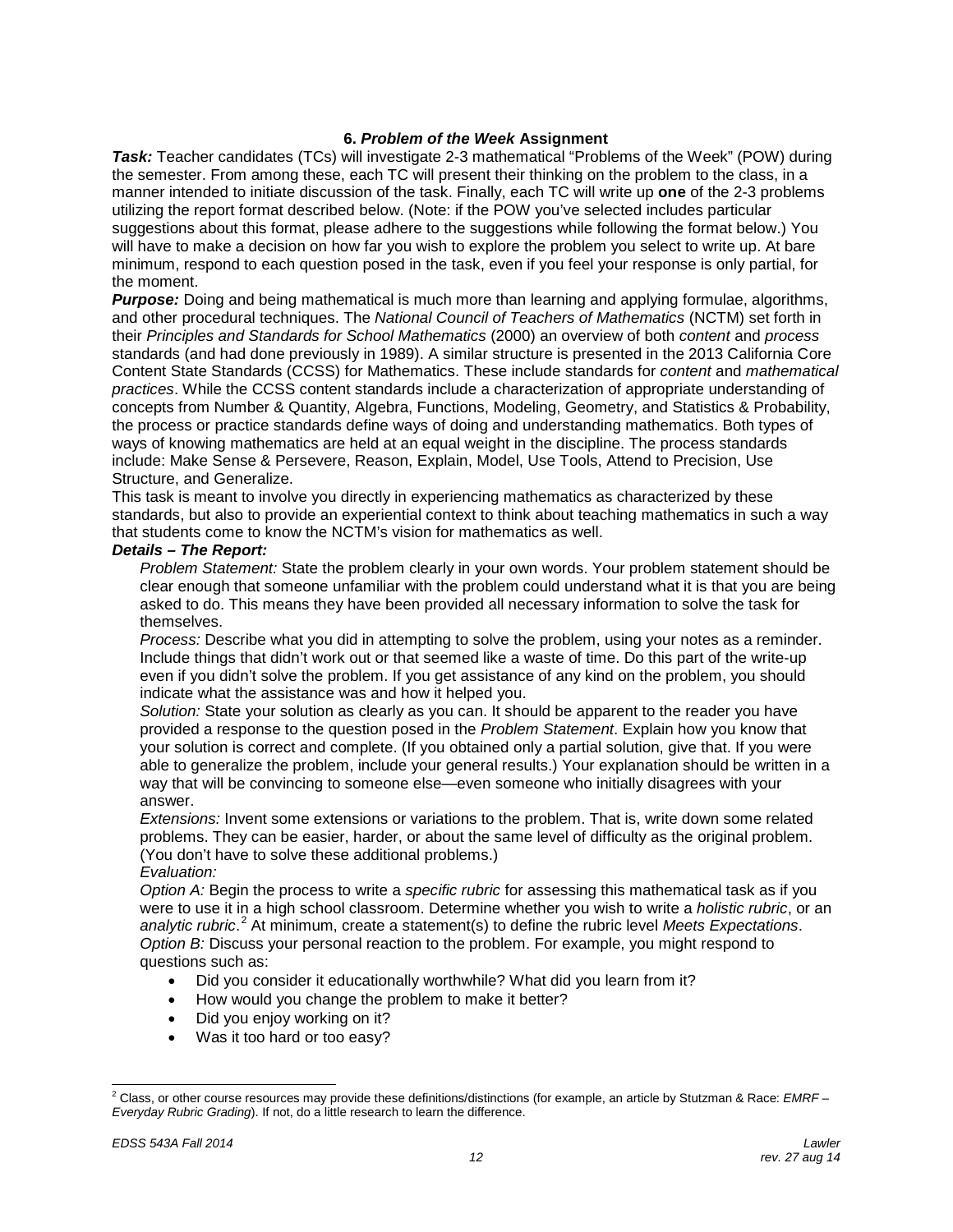*Grading:* Scored based on completion of the task specifics, and the quality of the response. Do not simply write an essay describing what an observer of your work may say. Rather, write a paper that puts mathematics in the foreground. State your ideas, conjectures, findings, justifications… Focus more on demonstrating your representations of your ways of thinking, than carefully crafted sentenced that might be evaluated by an English teacher. I expect to see symbols, tables, pictures...